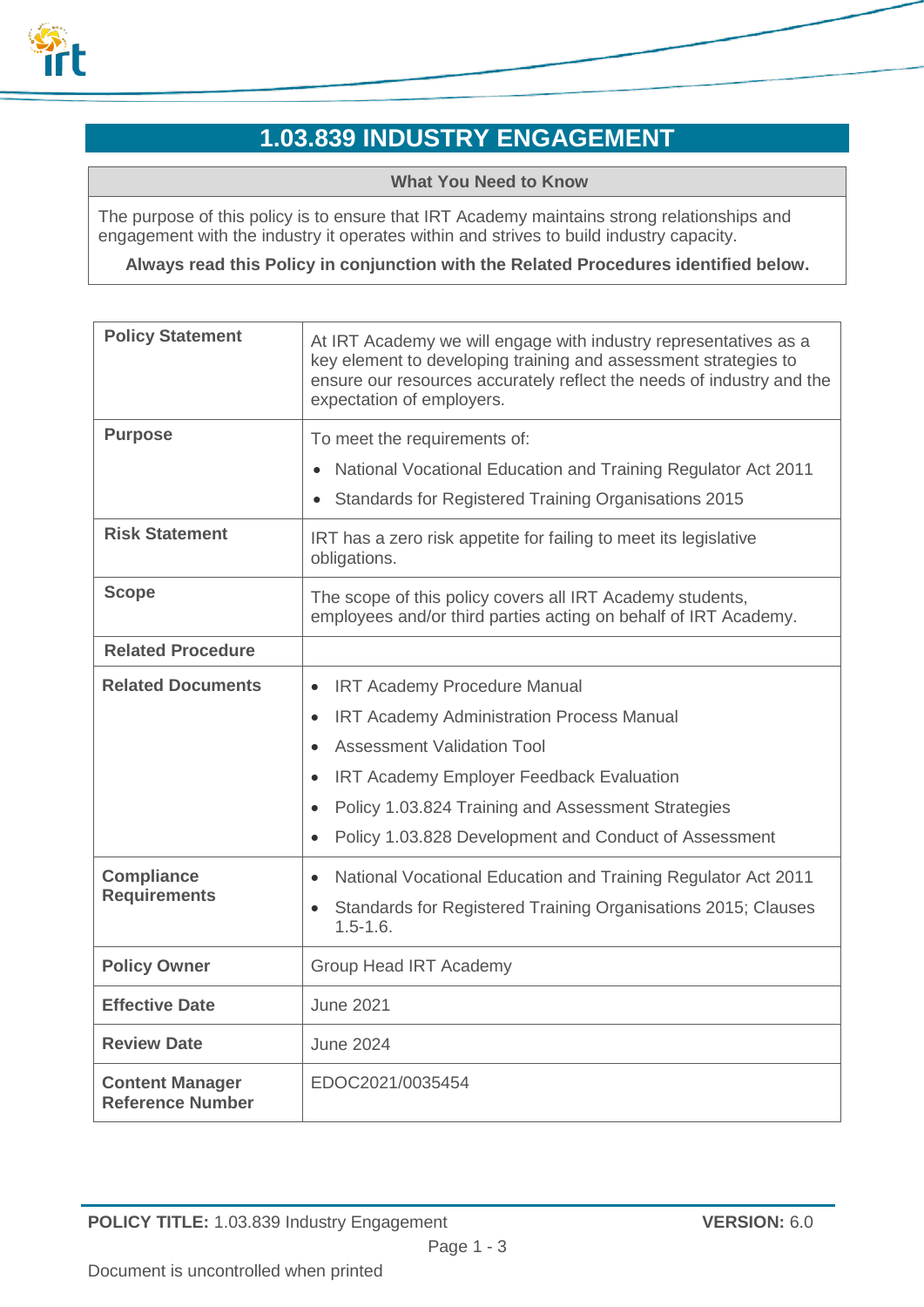

### **1 POLICY PRINCIPLES**

IRT Academy will use different means to source industry information and feedback including but not limited to; direct consultation with industry subject matter experts and structured feedback tools.

#### **1.1 Employer survey**

- Quality indicators
- Employer feedback (full qualifications only)

#### **1.2 Direct industry engagement**

We undertake direct industry engagement/consultation. The outcomes of direct engagement are to be recorded and maintained by IRT Academy.

The information gathered is used to identify industry needs and to collaborate on the development of learning solutions (including but not limited to training and assessment strategies) that meet the industry context for qualifications and accredited courses. These activities are also used to inform continuous improvement actions for existing training programs.

#### **1.3 Informal employer engagement**

Includes but not limited to face-to-face check in with employer during site visits and informal phone calls or emails.

#### **In Practice Example:**

As part of the project to apply to ASQA to add the HLT23215 Certificate II in Health Support Services to the Academy's scope of registration, the Learning & Development Manager establishes an industry working party including representatives across relevant IRT business units. The group selects relevant electives for the qualification and the industry consultation form is completed for sign off by the Group Head IRT Academy.